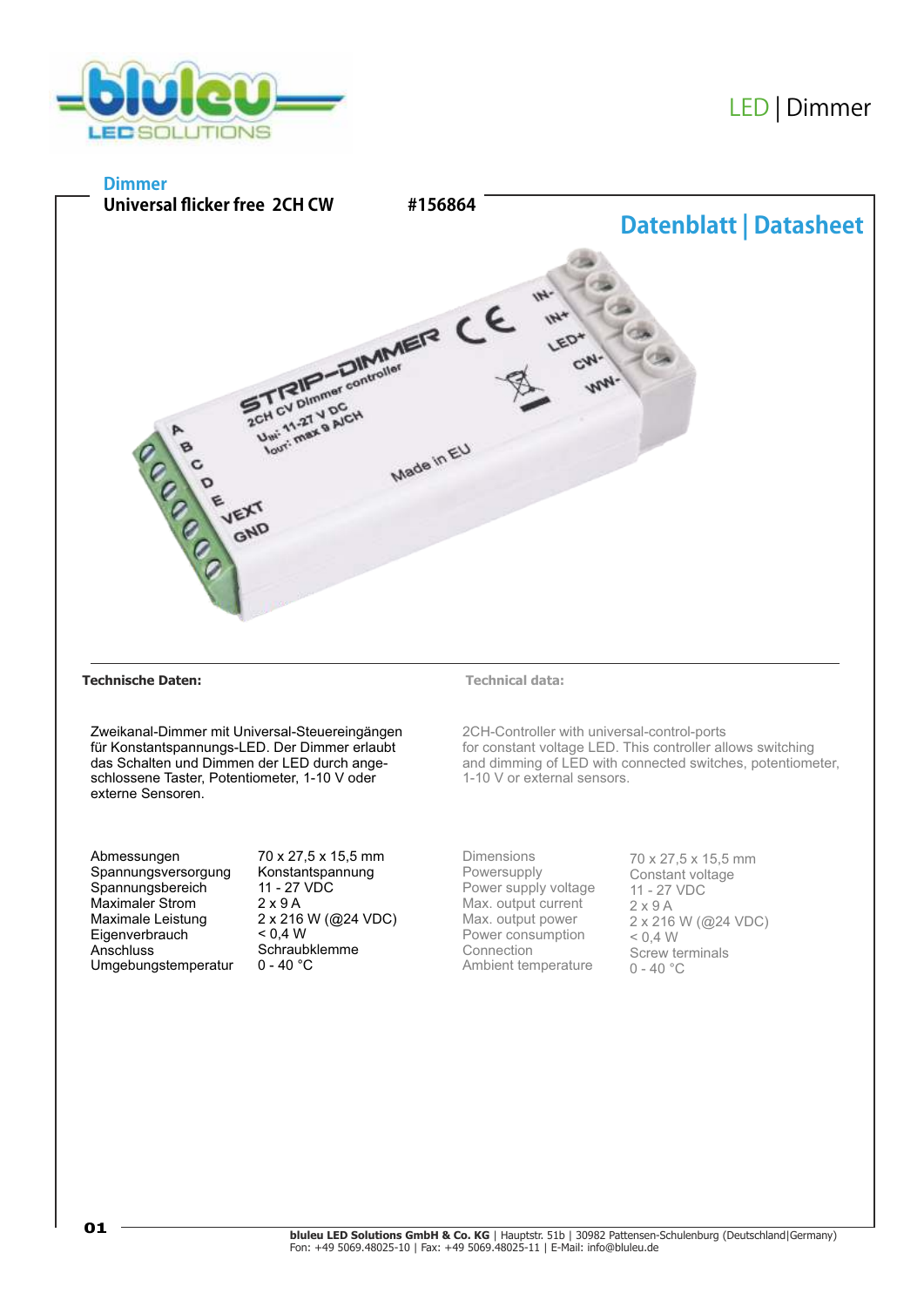

## **Dimmer**



#### **Anschluss**

Vor Anschluss der LED an den Dimmer muss sichergestellt werden, dass die Spannungsversorgung geeignet und ausreichend ist, die angeschlossenen LED zu versorgen. Beim Anschluss muss die polarität der LED beachtet werden. Falscher Anschluss kann die LED zerstören.

#### **Connection**

Before connecting the controller with LED light sources make sure that the power supply has the appropriate parameters to supply all connected devices. When connecting to the controller the LED light source and the power supply, remember to connect the devices in accordance with their polarity. Improper connection can damage or destroy connected devices.

#### **Kühlung**

Der Dimmer erzeugt Wärme je nach angeschlossener Last, darum muss sichergestellt sein, dass die Wärme abgeführt werden kann. Die Temperatus sollte nicht über 50 °C, gemessen an der Oberseite des Gehäuses, betragen. Falscher Gebrauch des Dimmers kann zu Beschädigung oder Überhitzung führen. Bei falschem Gebrauch des Dimmers entfällt die Garantie.

#### **Cooling**

The controller generates heat according to the load, therefore it is necessary to provide cooling if the temperature exceeds 50°C. The temperature should be measured at the top of the housing. Improper use of the controller may lead to damage or overheat.

We are not responsible for any loss, or damage resulting from improper use of drives. Guarantee becomes void in such cases.